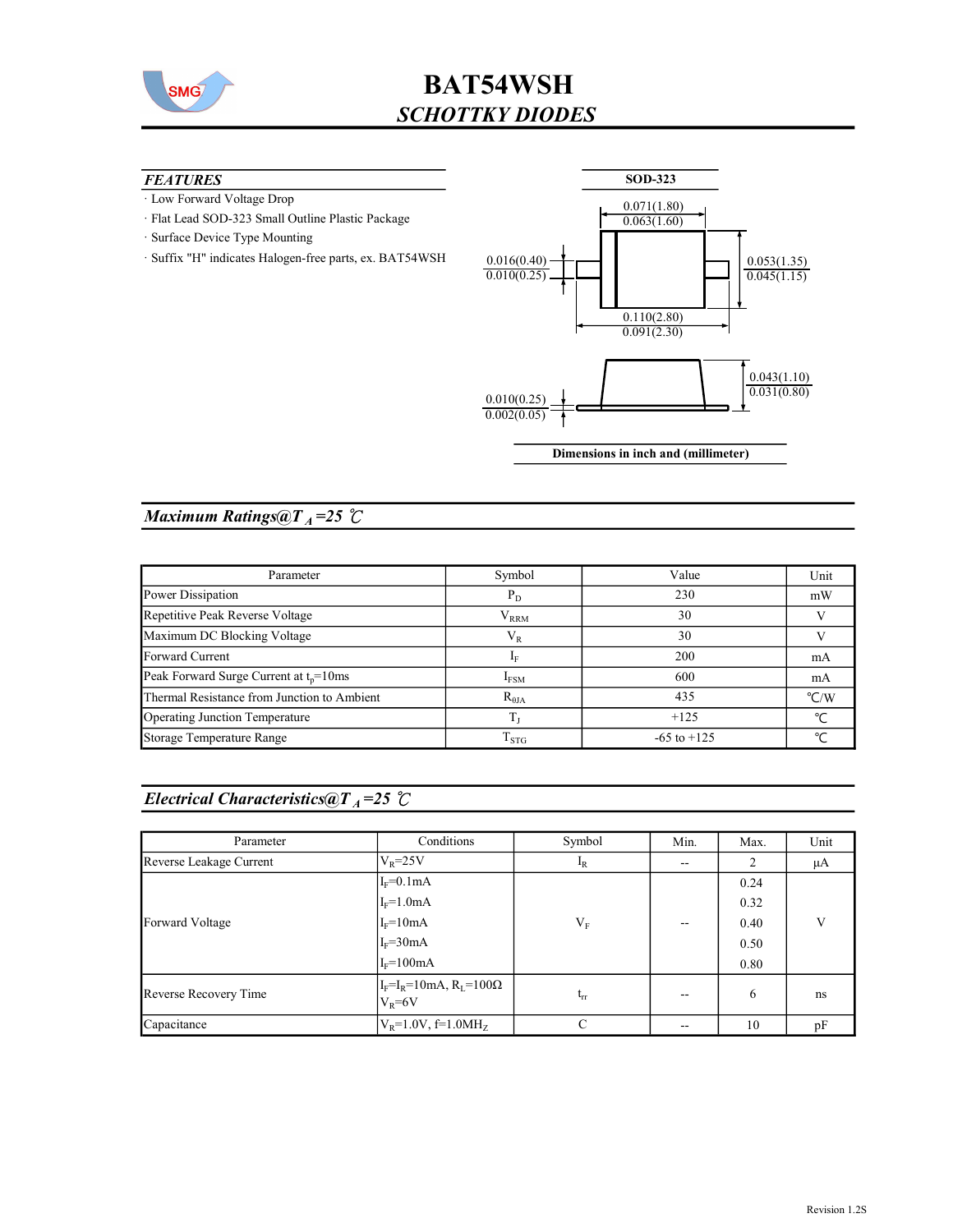

BAT54WSH SCHOTTKY DIODES

## Typical Characteristics







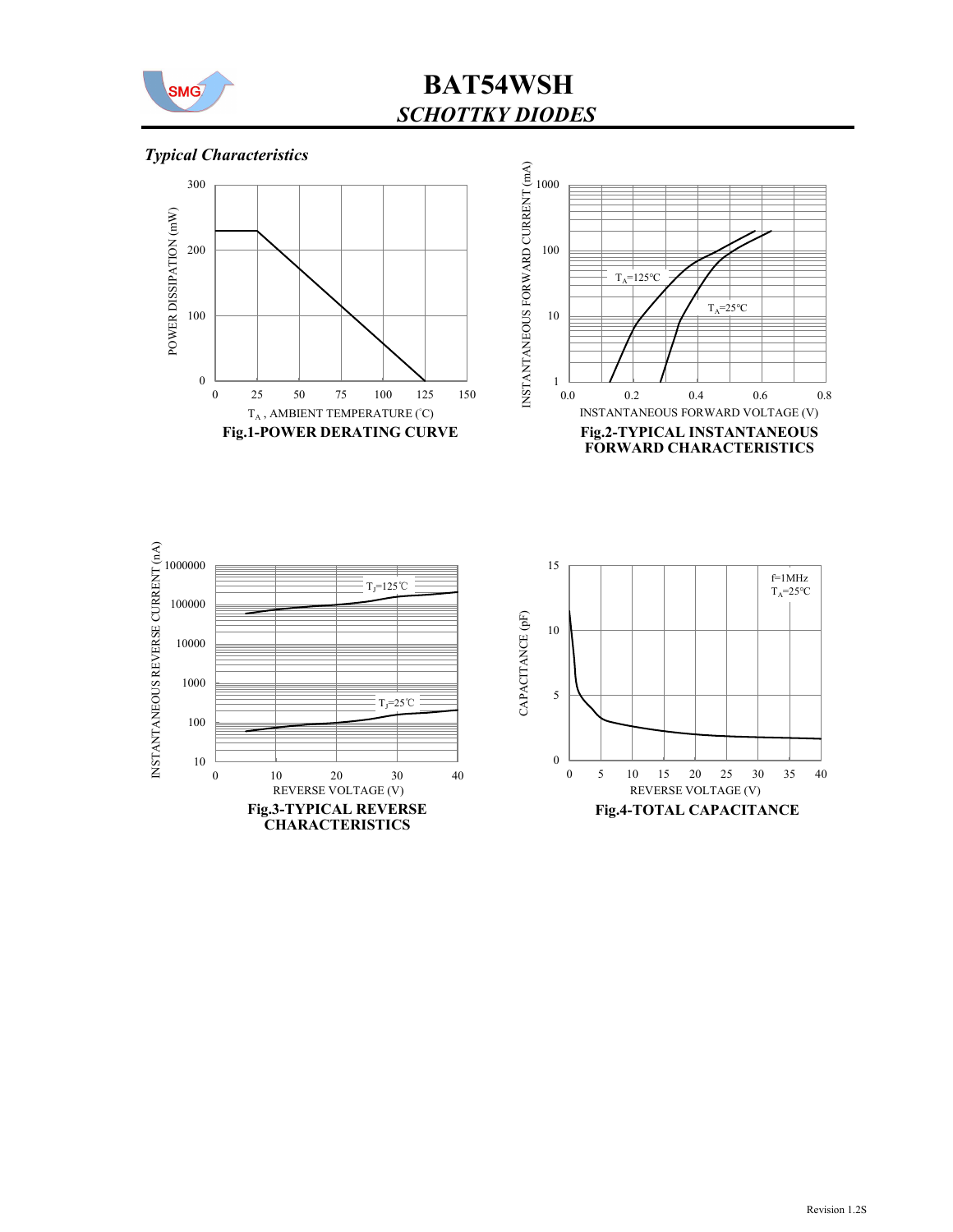

# BAT54WSH SCHOTTKY DIODES

#### TAPE & REEL SPECIFICATION



| <b>Item</b>            | <b>Symbol</b>  | <b>SOD-323</b>    |
|------------------------|----------------|-------------------|
| Carrier width          | $A_0$          | $2.95 \pm 0.10$   |
| Carrier length         | $B_0$          | $1.50 \pm 0.10$   |
| Carrier depth          | $K_0$          | $1.25 \pm 0.10$   |
| Sprocket hole          | d              | $1.50 \pm 0.10$   |
| Reel outside diameter  | D              | $178.00 \pm 2.00$ |
| Feed hole width        | $D_0$          | $13.00 \pm 0.50$  |
| Reel inner diameter    | $D_1$          | MIN. 50.00        |
| Sprocke hole position  | E              | $1.75 \pm 0.10$   |
| Punch hole position    | F              | $3.50 \pm 0.10$   |
| Sprocke hole pitch     | $P_0$          | $4.00 \pm 0.10$   |
| Punch hole pitch       | $P_1$          | $4.00 \pm 0.10$   |
| Embossment center      | P <sub>2</sub> | $2.00 \pm 0.10$   |
| Overall tape thickness | T              | $0.60 \pm 0.10$   |
| Tape width             | W              | $8.00 \pm 0.30$   |
| Reel width             | W1             | <b>MAX.</b> 10.00 |

#### ORDER INFORMATION

| - ackay | $\sim$<br>1Ze<br>K ee |       |
|---------|-----------------------|-------|
| رے      | 711                   | 3,000 |

#### MARKING CODE

| Part Number | Marking Code |
|-------------|--------------|
| BAT54WSH    | S1/BA        |